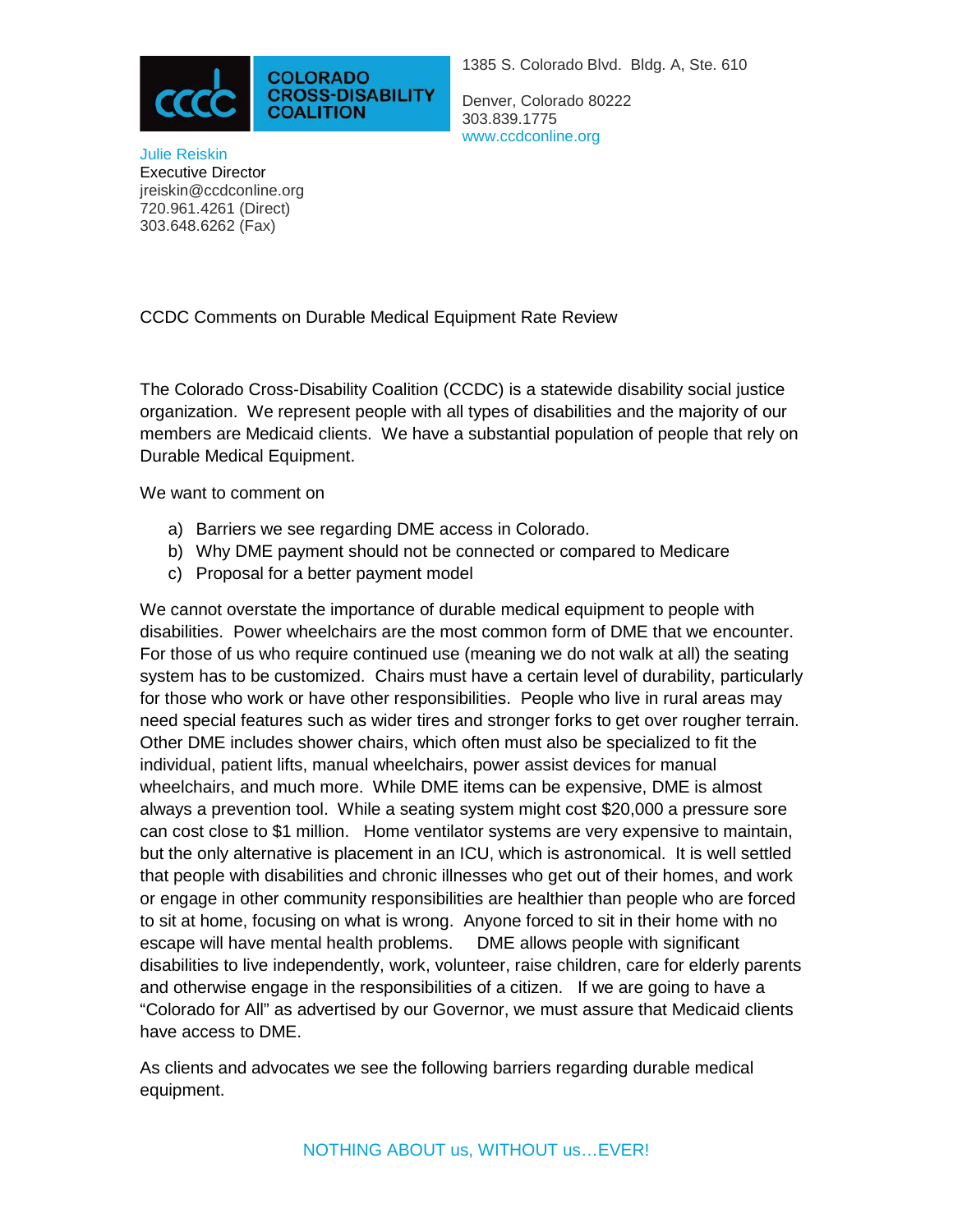- 1) Very few providers and some parts of the state with only one provider for complex rehab. Complex rehab is what most people with disabilities require. Over the past decade we have seen a dramatic reduction in the number of companies providing complex rehab. Because of the lack of competition, people do not have choices. Without choices, it is hard to rebuff suggestions of the salespeople when that company also determines if you will get repairs. One also has no way to compare products.
- 2) No education of clients about what to expect from a DME provider. This includes no education about wheelchair and assistive technology lemon laws or how to assure that expensive equipment meets the client needs before signing that they have received and approve of the equipment.
- 3) No standards for timeliness of repairs or requirements to keep people mobile. No enforcement of lemon law requirements for appropriate loaner chairs. No accountability for mobility after one year of ownership despite the fact that wheelchairs are expected to last at least five years.
- 4) Continued confusion of Medicaid criteria with Medicare criteria.

We are aware that this committee regularly compares rates to Medicare rates. In most situations, this makes sense as Medicare rates are often fair, and based on research. However, this cannot be the case for DME, at least not all DME. Medicare and Medicaid have very different criteria.

Medicare ONLY covers what one needs to get around the four walls of the home. Medicare does not cover what one needs to live in the community. Medicare will not cover a wheelchair if someone can walk, even if they can only walk a couple of steps, or even if walking causes much pain and makes the person dysfunctional. Medicaid covers chairs that will facilitate people to live in an integrated fashion in the community. This means that Medicaid will cover chairs that are useful both indoors and outdoors, while Medicare only covers indoor chairs. Medicaid covers features that people might need because they are active, for example a tilt system for someone that sits all day might not be necessary for someone that never leaves home and spends time in and out of bed. Similarly, strong forks that can withstand city streets, railroad tracks, and country dirt roads are only necessary if one is out and about in the community.

It is imperative that there be no comparison with Medicare rates, at least for wheelchairs. It is a completely different benefit. Ironically, the federal government prohibits Medicaid from having a homebound requirement, while Medicare has this requirement. A homebound requirement means that certain services are only provided if the client only leaves the home infrequently for medical appointments. (Even death row inmates get an hour a day outside but disabled and elderly people that must rely only on Medicare without Medicaid are required to stay inside all of the time if they need certain equipment or services).. Many of the items that Medicaid covers are not even available under Medicare including: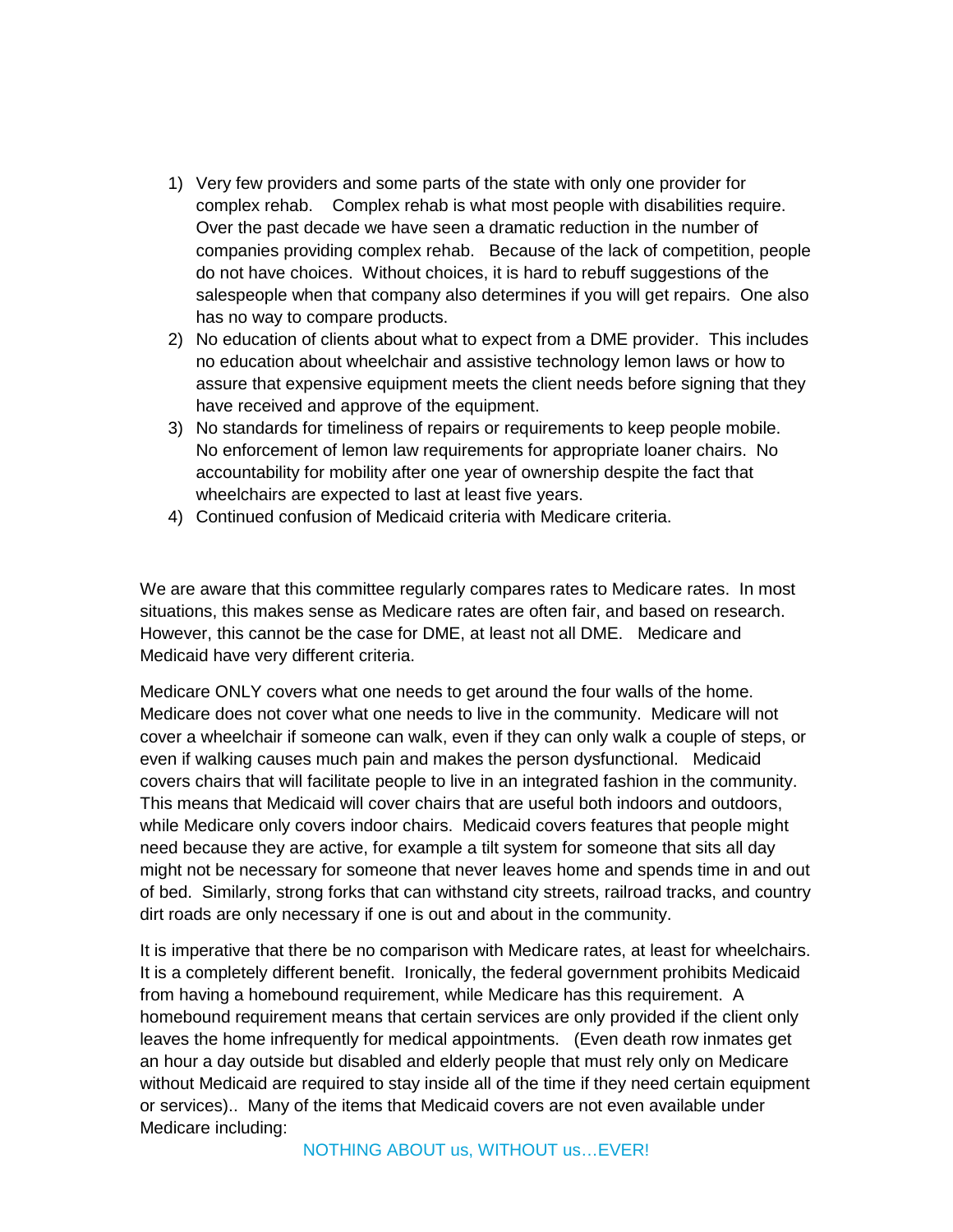- -Group Four wheelchairs, which are the types of wheelchairs most active disabled people require.
- -Pediatric wheelchairs (Medicare is a program for seniors, and adults with disabilities)
- -Pediatric feeding chairs
- -Items that are necessary for outdoor use such as bullfrog forks, high speed motors, strong shock absorbers, etc. This also includes items such as devices to hold oxygen equipment on a wheelchair for safe travel, smaller portable oxygen for travel, etc.
- -Backup wheelchairs

These items have no comparable Medicare benefit so if the pricing is based on Medicare these items will be artificially deflated. Another important factor is payment for clients who are dual eligible and have Medicare as a primary source. Medicaid pays 20% of the Medicare payment. However, for clients that need a group four wheelchair what can happen is Medicare only approves a group 3, which is a lot less than a group 4. Medicaid then pays 20% of a group 3 chair. This is not acceptable. Funds to pay the real cost of this equipment are essential.

Example: Chair client needs costs \$15,000

Medicare will approve a chair for \$10,000 and pay \$8,000

Medicaid then pays \$2,000 even though the chair was prior authorized for

\$15,000.

Vendor is out \$5,000

The only solution for this is to make sure the medical necessity letter is clear about the community aspect and hope Medicare denies the whole chair, which is not a good solution. Vendors often are not interested in serving clients who are dual eligible. People under 65 who are dual eligible are in that situation because the client had a work history. Clients should not be subjected to an inferior chair because the client had a work history.

Repair is the biggest challenge with the DME benefit. Again, Medicare has no or very low expectations of repair. If someone never leaves the home except to see doctors they will likely need fewer repairs as they will not wear out tires or other components and if they do not have their equipment they likely stay in bed. However, Medicaid clients are hopefully active in the community.

With at least the largest provider the repair process is painful. With DME most often the client will not be able to get to the repair shop. Some equipment like a patient lift or a bed is not moveable. If a wheelchair is broken, the client cannot get anywhere. Even if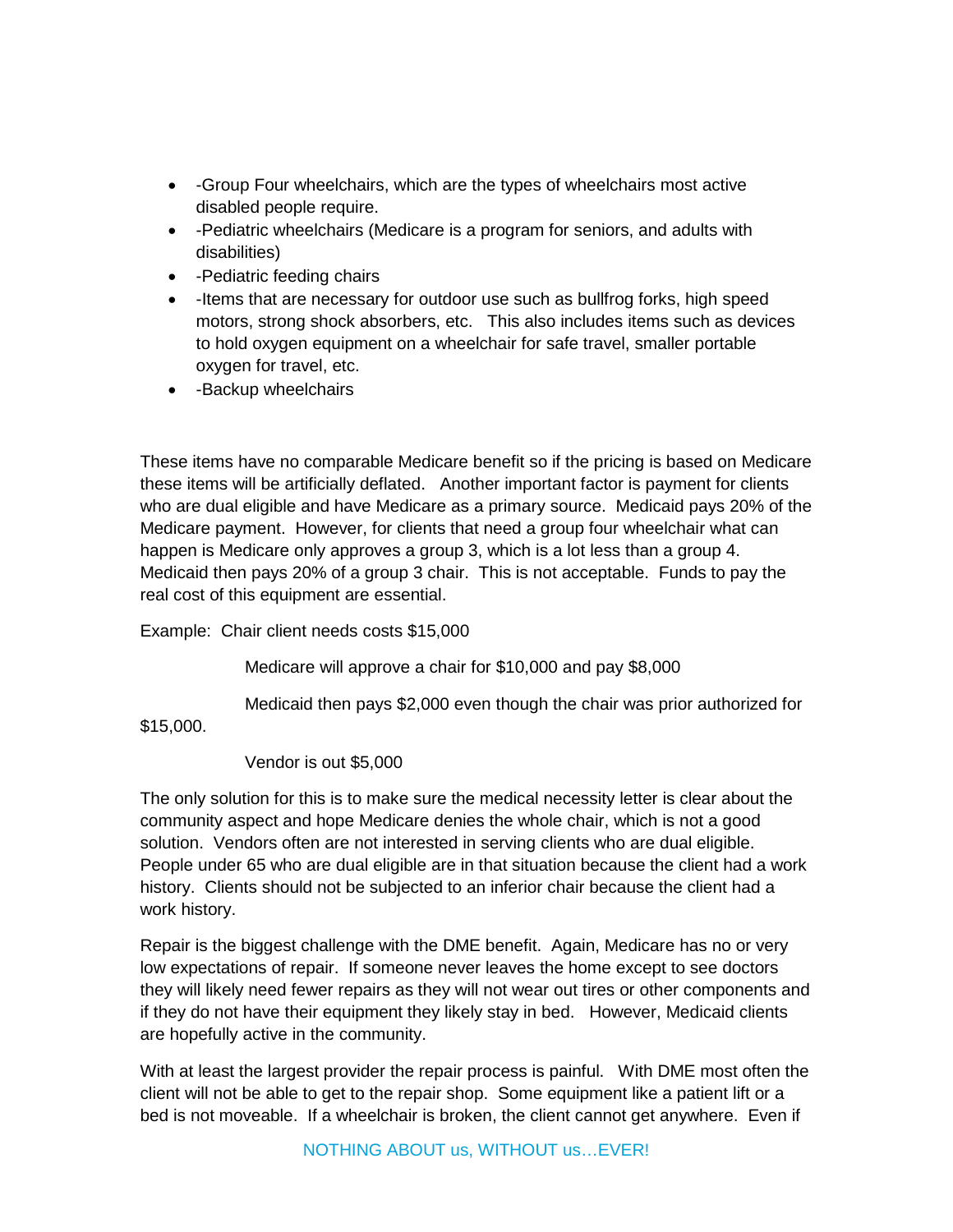the client has a backup chair, there is no way to move a second a chair to another location. While a few clients might have both a personal wheelchair van and someone available to assist with getting broken equipment in the van and to the company, that is going to be rare. While some breakdowns are predictable and can be prevented with quick service when there is a strange noise or other telltale sign, many repairs are unpredictable and not preventable. Motors are a great example, they will just die with no notice. Once a motor is dead the chair cannot move.

1) Client calls: Often the client is told no one can get to them for weeks. CCDC regularly intervenes and if someone with enough power goes high enough up in the company, a repair tech might be sent out that day. Some clients do get quick servicebut many do not.

2) The repair tech will go to the client and document the problem. Rarely is the problem fixed that day. Clients are routinely told that there are no loaners or that Medicaid will not cover loaners.

3) The repair tech puts in an order. Without intervention the company will "verify" that "funding" is available. Even though Medicaid rarely requires prior authorization they submit a PAR request. After Medicaid approves this (10-days) an order is submitted.

4) When the order is received the client is called to schedule the repair.

5) The repair tech comes and at least half the time the order is incorrect. The process repeats.

6) Finally the repair is completed.

We also hear often that people have the same repair done numerous times. When there are repeated repairs the client is pressured to replace the chair, even when it is clear that there is a lemon component. Sometimes it IS appropriate to replace a chair when it is too hard to replace or when it reaches a certain age.

We have had several cases recently where clients have been told that Medicaid will not pay for repairs to backup wheelchairs. In some of those cases while someone is waiting for the repair process to complete, the backup chair which is usually very old and not really suitable for use for more than a few days, breaks and then the client is told they cannot get it fixed. Sometimes the backup chair is at the shop so long that when the primary chair breaks the backup chair is not available.

Anyone who depends on a wheelchair for mobility must have either a backup chair that is usable and appropriate OR be assured of getting repair within a few hours, something that is only realistic on the Front Range. If there is no appropriate backup and there is not an equivalent loaner, the proper procedure is to put the client's seating system on a loaner base. Putting a client in a chair that has a different seating system can be dangerous. We are aware of clients who have obtained pressure sores from this and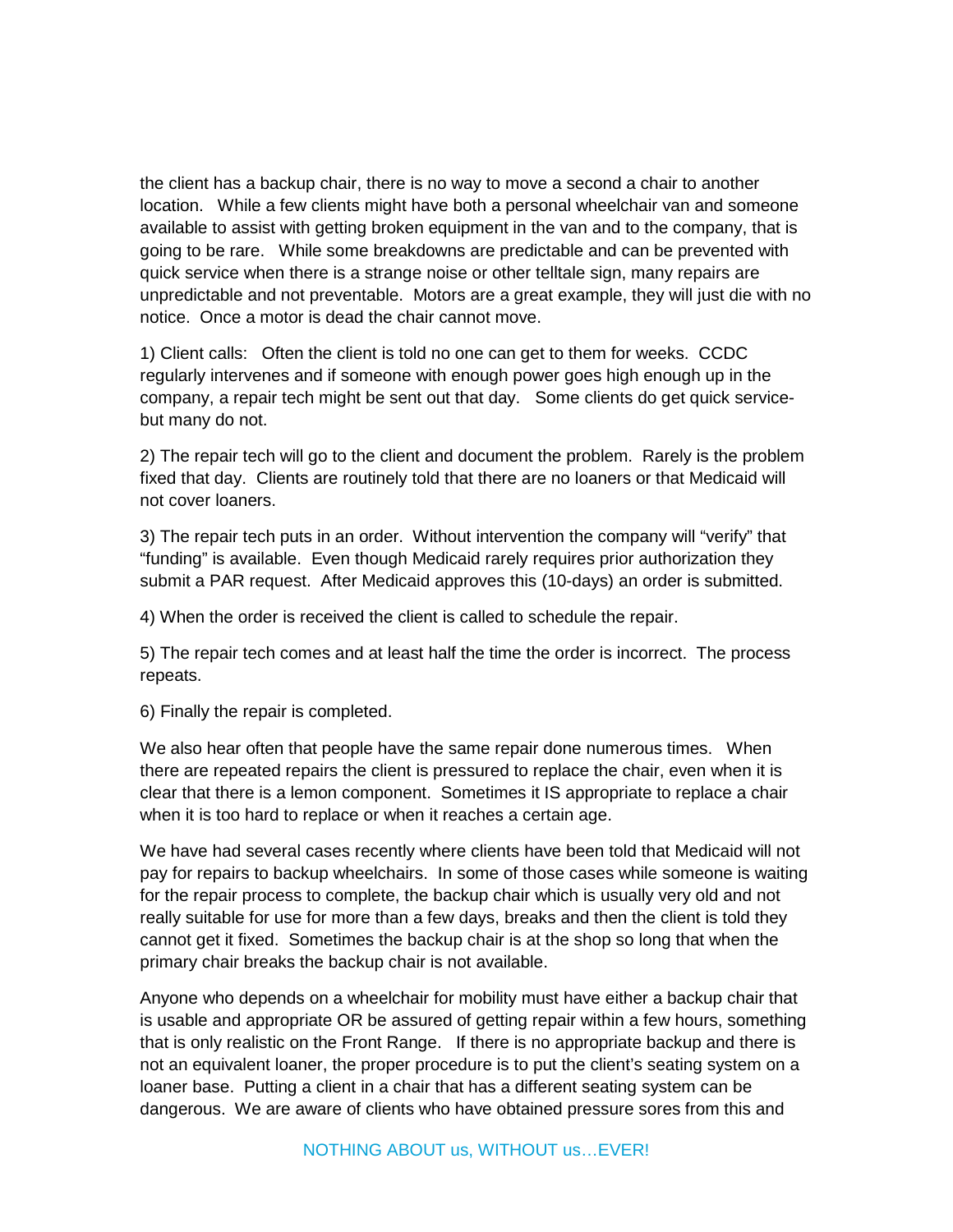Medicaid then had to pay for surgery and extensive rehab from just two days of being put in the wrong chair. Providing a client who is active and uses public transit with an indoor only chair that cannot go fast enough to cross a city street safely is also dangerous. Expecting that a client will sit inside for weeks or months just because their loaner chair is not made for outdoor use is not reasonable. Moreover, those who work need to be able to get to work. Parents need to be able to take their kids to school.

We have also experienced many situations where a client knows something is going wrong, they call the company, and because the process is so long it becomes an emergency. One example was a loose joystick and because it was not fixed timely, the joystick fell apart while the client was driving a modified van causing a serious accident. The van was totaled and injuries occurred. It could have been much worse.

Financing for repairs must include the following:

- 1) Assumption that many repairs must happen immediately. Even those that do not need to happen immediately should never wait months, or even weeks.
- 2) Due to the monopoly any provider that has a monopoly must be required to provide statewide access.
- 3) Providers over a certain size should be required to have inventory that includes several loaner bases of popular group 4 four chairs such as Invacare and Permobil.
- 4) HCPF should be required to eliminate ALL prior authorization for repair and instead a robust post pay review should be implemented. If HCPF would implement the law passed in XXX that requires clients to be provided copies of what is billed in our name we could help with any inappropriate billing.
- 5) The system should also look to make sure repairs for warranty work are not billed. Moreover, adjustment that should have been taken care of with the original sale should be covered by the vendor. Genuine changes in client conditions should be covered by Medicaid.
- 6) Travel funds must be provided as well as shipping costs including overnight costs of highly specialized items that are not reasonable to have in inventory (e.g. custom head rest that only one client could use).

Sales should also be examined not only by medical staff but by people that understand complex rehab and independent living. For example:

- 1) If someone is an active person they should not be sold an indoor chair. Some vendors do this because it is easier to just deal with Medicare rules than do what the client needs.
- 2) Durability should be assessed.
- 3) Warranties for accessories should be reviewed. For example bullfrog forks are excellent forks that have a lifetime warranty even though they are more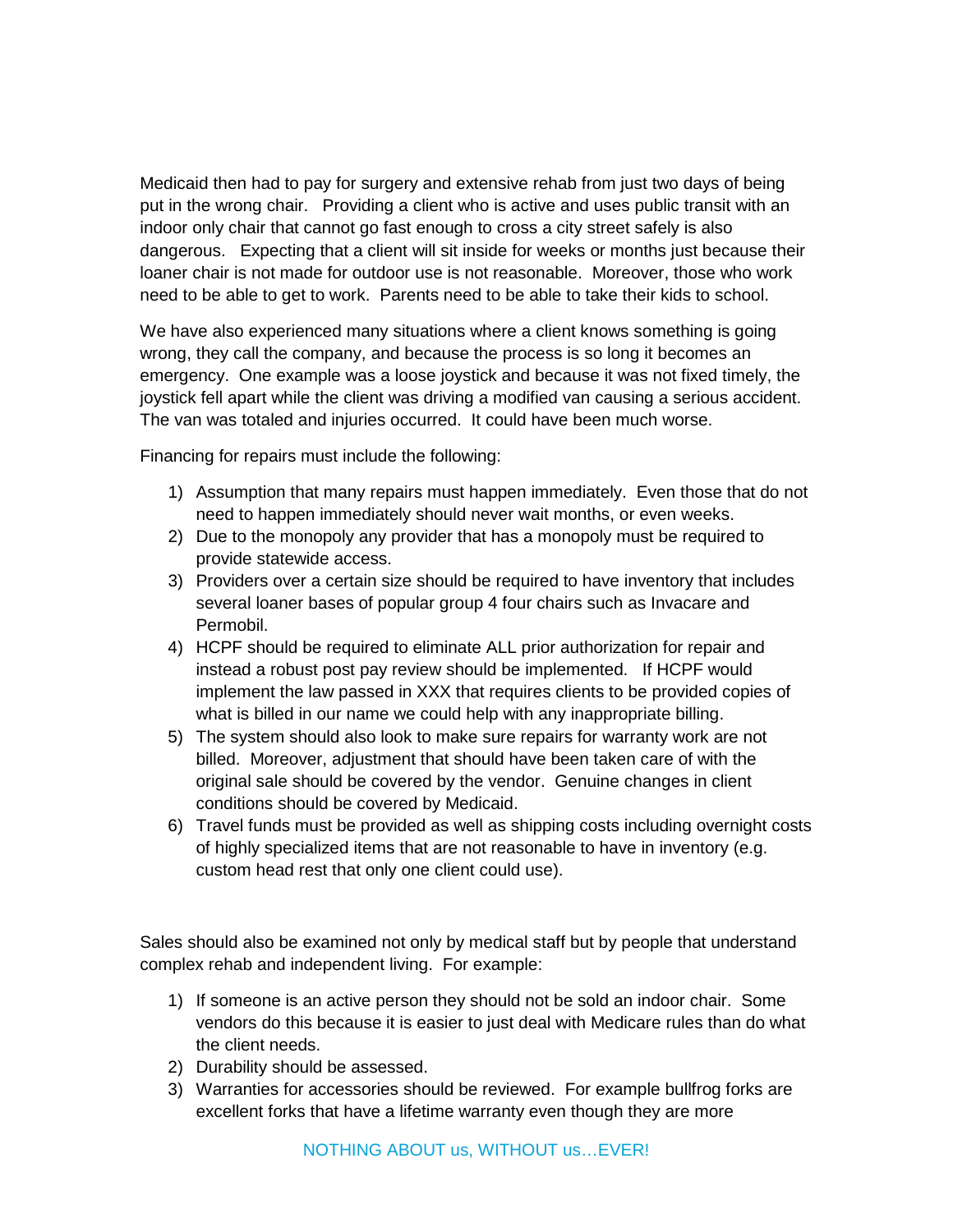expensive than regular forks, regular forks will break several times a year for active users with neurological disabilities.

- 4) Client seating systems should be put on loaners.
- 5) Backup equipment must be usable by the client. If someone is unable to safely propel a manual wheelchair there should be a good explanation before allowing a manual chair as a backup.
- 6) Pain management is a legitimate function of DME and seating. Often if seating is not right people end up in pain so severe that they end up in emergency rooms because blood pressure and other vital signs get out of control when pain is severe enough. If HCPF wants to help people reduce the use of Opioids, then seating and positioning must be provided appropriately as part of the DME benefit. The medical necessity definition says that something is not medically necessary if it is solely for the comfort of the client or convenience of the caregiver. Reviewers must understand that comfort and pain management are different. Just because on notes a client says a new chair or a seat is "more comfortable" does not mean it should be a red flag for denial.

Payment reforms should be considered: While we are aware this is about rates, we need to consider how we pay.

People that use complex rehab are unlikely to leave the Medicaid rolls. People did not increase income until Medicaid Buy-In for working adults with disabilities was implemented. If someone is disabled enough that they rely on this level of equipment, it is unlikely that this individual will be able to forgo Medicaid so there is little risk of churn in this population. When assessing payment and risk they should be seen as long-term clients. They generally leave Medicaid when they die.

NOTHING ABOUT us, WITHOUT us…EVER! 1) Consider a global payment to keep someone mobile and as comfortable as possible. This means assuming a 5 year life of wheelchair and reasonable repairs (motors every few years, tires twice a year, etc.) DME vendors should be paid a PMPM to assure mobility. They can use this to have sufficient resources. They must assure certain quality standards such as motors that are fast enough to be functional and safe, decent seating, shock absorbers, and client choice of important features such as mid or rear wheel drive and assuring the chair will fit in the home and be usable with the client transportation system. Instead of a 100% payment for a new chair and then a fee for service model of payment for repairs, pay something substantial for the purchase but then average the costs for maintaining. If a DME vendor does preventative work, keeps adequate parts, and is timely with repair responses they will make money. If they cause crises and have to fed-ex parts and make multiple trips they will lose money. They must have enough to have inventory. Payment should consider travel with extra funds for rural clients. Vendors can be free to hire local people including bike and car mechanics to serve those in rural areas using face time or technology for